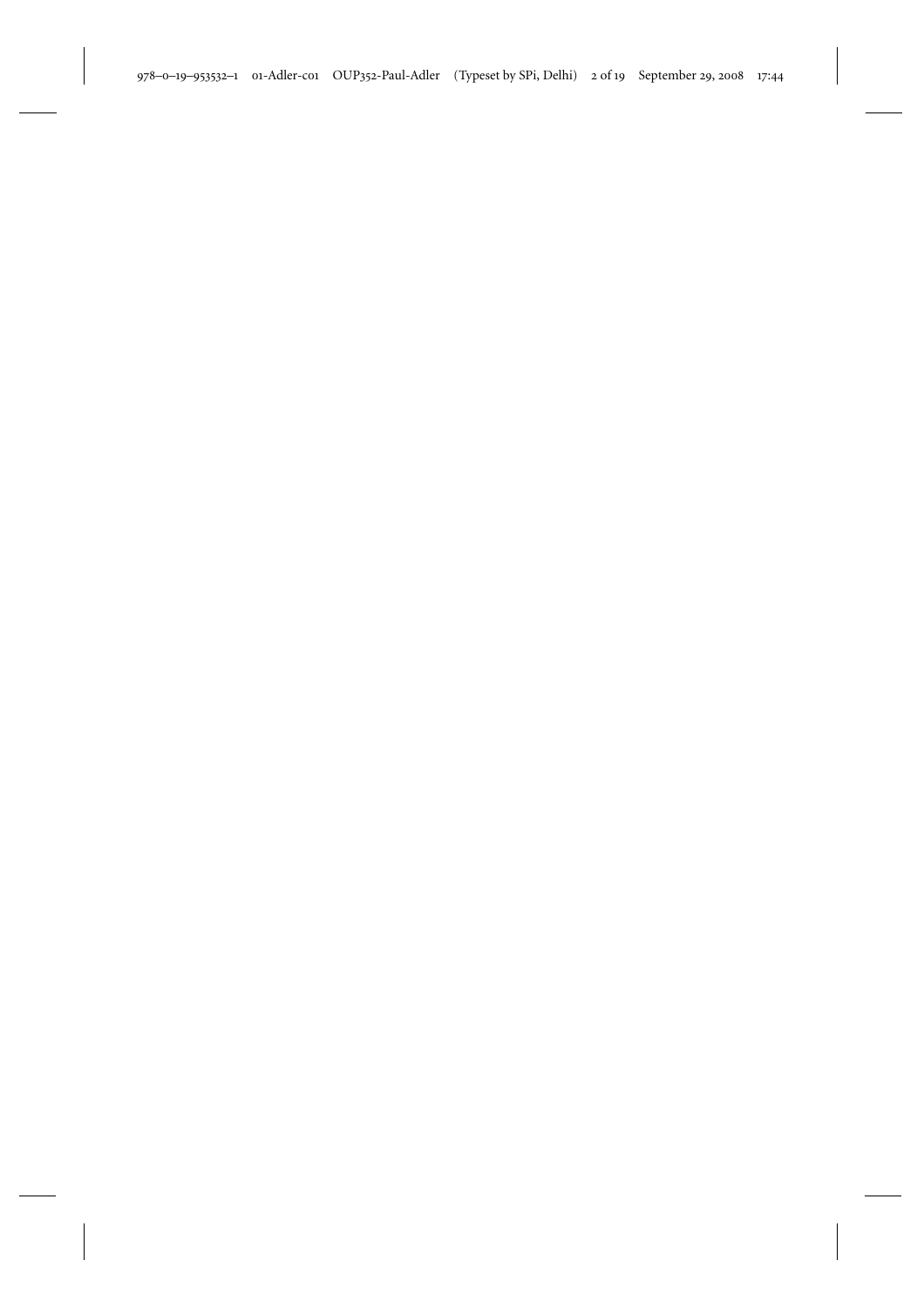### chapter 1

..............................................................................................................

# **INTRODUCTION**

# **A SOCIAL SCIENCE WHICH FORGETS ITS FOUNDERS IS LOST**

### paul s. adler

..............................................................................................................

Organizations have deep and pervasive effects on our lives at work and beyond. The previous century witnessed a massive transformation of advanced capitalist societies: whereas families and neighborhoods once constituted the basis of society, now large organizations play a pivotal role in every sphere (Perrow 1991). And the most recent decades have witnessed further, equally profound and disconcerting changes in this landscape. The aim of the present volume is to help scholars in organization studies better understand these changes. In particular, we highlight the enduring value of some of the older work in this field.

The field of organization studies has become well established in both sociology departments and professional schools, most notably in business schools. However, in the course of this institutionalization, the field has progressively lost contact with its founding writers. To some, this represents a welcome sign of maturation: they might quote Alfred North Whitehead: 'A science which hesitates to forget its founders is lost' (Whitehead 1916 413). Whitehead, however, was writing about the natural sciences, and the premise of this volume is that the social sciences are in this specific respect quite different, because in our field founders continue to play a crucial role. We have thus reversed Whitehead's warning as the clarion call for this volume.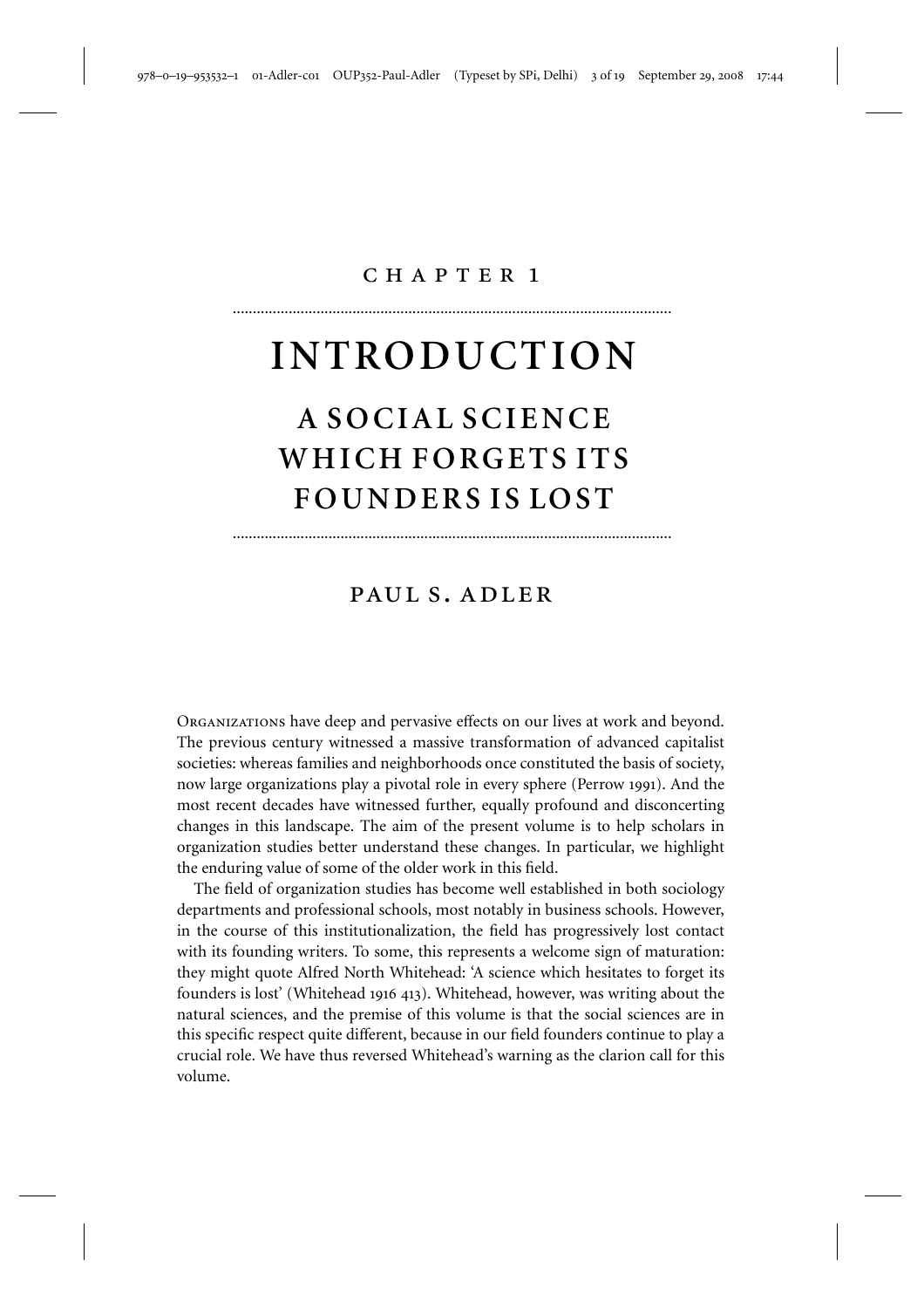#### PAUL S. ADLER

Without minimizing the potential contribution of more recent scholarship nor the value of earlier scholarship that has been less celebrated, we believe that these classics present unusually rich resources for research today. Most notably, these writers all struggled to make sense of the momentous social changes of their times. In contrast, organization studies today focuses too little on the big issues of our own times and too much on the narrower concerns of academic peers. The classics, this volume argues, serve both as a source of specific insights and also as encouragement to lift and broaden our aspirations.

Alongside some thematic chapters, this volume includes contributions on each of several classic authors. Each chapter addresses the author's ideas and his or her context, the impact of these ideas on the field of organization studies so far, and the potential future research these ideas might inspire. The goal is not reverential exegesis, but rather to examine how these classics can enrich and enliven organizational research—how they can help us make better sense of the social changes currently under way, and perhaps equip us to act more intelligently in our efforts to participate in those changes.

This Introduction first explains why organization studies should reconnect with these classics, and then provides a thumbnail sketch of each of the contributions to this Handbook.

### WHY READ THE CLASSICS?

Organization studies is an interdisciplinary field, bringing together sociology, psychology, economics, political science, as well as other disciplines. The present volume focuses on sociology. Sociology was foundational in shaping the field in its earliest years and has continued to be an important influence. The sociological lens affords unusual depth of insight into the technological, economic, cultural, and political forces that shape organizations both from within and without.

Notwithstanding its interdisciplinary constitution, organization studies suffers from increasing intellectual insularity. Research in organization studies refers increasingly to the field's own journals and less and less to journals in sociology or the other contributing disciplines (Augier, March, and Sullivan 2005). Organization studies is increasingly cut off not only from contemporary sociological research but also from sociology's classics. Statistical analysis of the works cited in articles published in the major journals of sociology and organization studies shows that, on the one hand, the absolute number of citations to the classics (specifically, those classic authors addressed in this volume, taken as a group) has continued at much the same level since the 1950s. At the same time, however, there has been an increase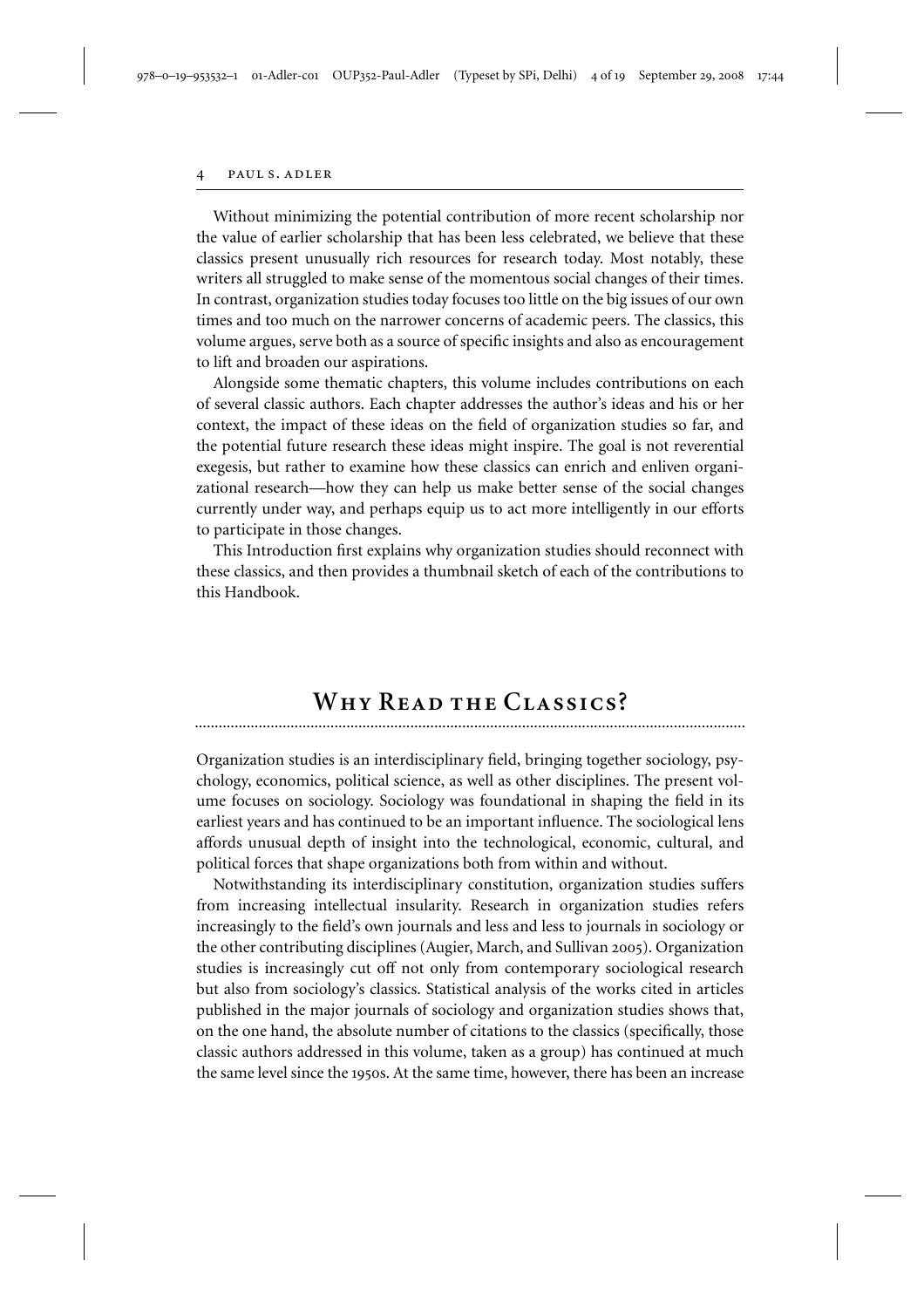in both the average number of articles published each year and the average number of citations per article. The net result is that the number of citations to classics as a proportion of all citations has fallen dramatically—to below 2 percent in the most recent period (Kennedy and Adler 2007). Moreover, many of these citations are merely ceremonial (Lounsbury and Carberry 2005).

This trend bodes badly for the intellectual development of organization studies. As Jeffrey Alexander (1987), Art Stinchcombe (1982), and others have argued, social sciences—as distinct from natural sciences—are considerably enriched by rereadings of their classics. There are, of course, many sociologists who argue that their discipline should take the form of a natural science and forget its founders. This aspiration goes back to some of these very same founders of the discipline: it can be traced from Comte through the work of Weber and Durkheim; it was given particularly sharp form in a famous essay by Merton (1967); and it has continued to inspire the 'positivist' wing of sociology, for whom the progress of sociological knowledge should rely on the accumulation of empirical, factual findings. According to this positivist view, theory should follow from facts, not precede them, and as a result, more recent theory should replace older theories, and there should be as little space for Marx, Weber, and Durkheim in contemporary sociology textbooks as there is for Ptolemy or Copernicus in contemporary astronomy textbooks.

However, this positivism has been increasingly challenged by a cluster of postpositivist ideas inspired by Kuhn's (1970) history of science and a variety of movements in philosophy and social theory. Kuhn and subsequent historical and philosophical research showed that natural sciences too relied on prior non-empirical, theoretical commitments, even if it was only in periods of deep paradigm conflict that these commitments emerged as directly relevant to scientific debate. In the social sciences, unlike the natural sciences, such paradigm conflict is endemic: social sciences cannot escape the perennial value-laden debates over human nature, its role in behavior, and the nature of social order. The nature of social sciences' subject matter thus ensures that they lie somewhere between the natural sciences and the humanities as regards the relative value of the latest research versus the classics (as argued by Alexander 1987, 2001). Classics serve crucial functions for social sciences: as noted by Alexander, they function as signifiers, allowing us to refer parsimoniously to whole world-views articulated in the works of the major classic thinkers; and more substantively, they continue to inspire new theoretical and empirical research because they encapsulate what were and remain unusually deep and compelling insights into human nature and social order.

Some sociologists hesitate to abandon positivism, fearing that this would mean also abandoning any hope of accumulating real knowledge and obliging us to embrace instead some variant of social constructivist relativism. Kuhn too struggled with this challenge in his analysis of the natural sciences, a field where the reality of progress in our understanding is difficult to deny. However, it is not all that difficult to square this circle once we remind ourselves that all the competing paradigms in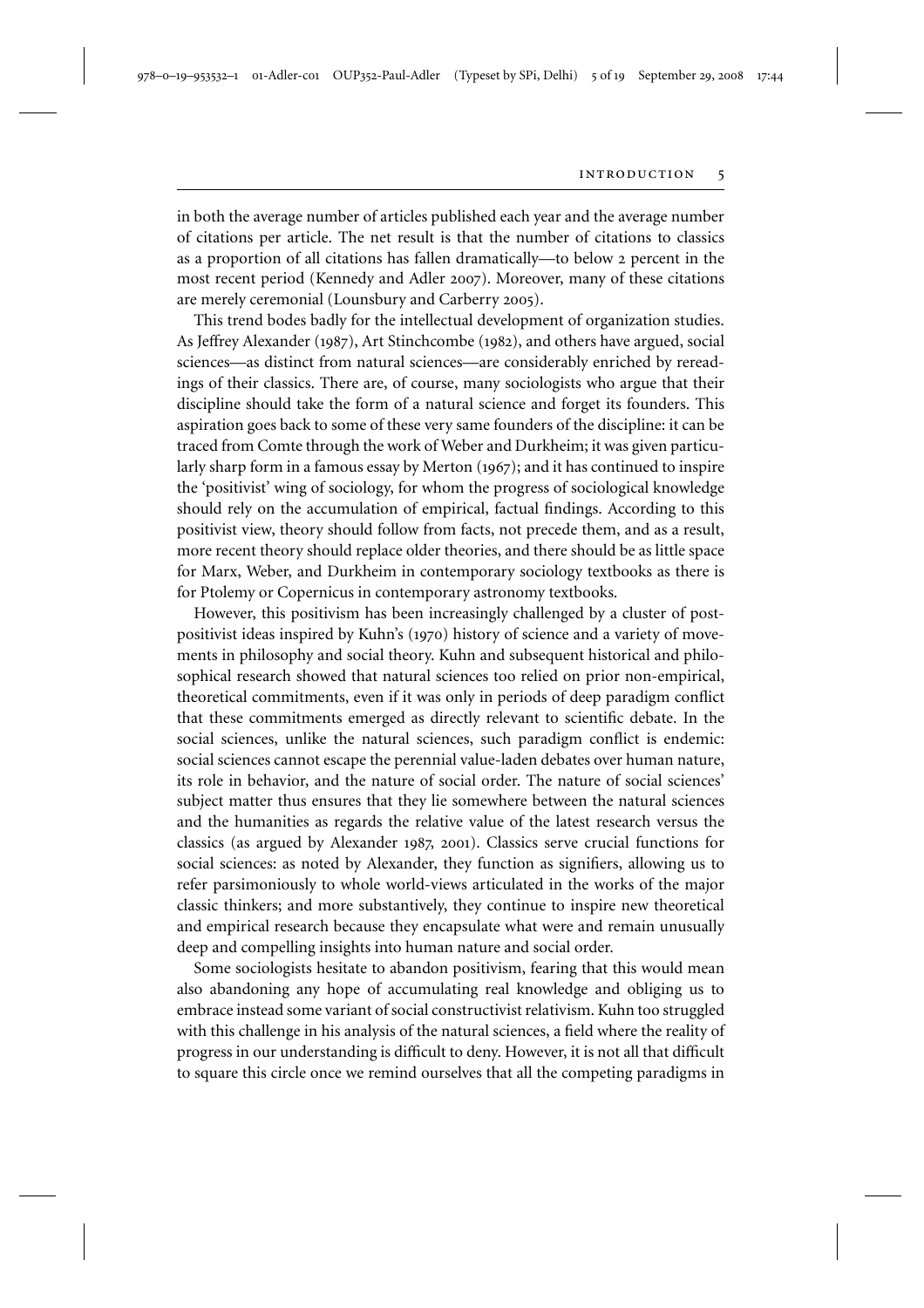sociology take as a key goal to make sense of empirical features of the social world. None of them can claim the kind of success in that effort that we sometimes see in the history of natural sciences, where the success of one paradigm relegates the others to the dustbin of defeated doctrines; but competition within and between paradigms revolves largely around claims to greater success in rendering intelligible the empirical world. The competitive fortunes of different paradigms wax and wane; but for the field as a whole, the result of this process is real progress in understanding.

# **<sup>W</sup>hy <sup>N</sup>ow?** ..........................................................................................................................................

The contributors to this volume share a concern that organization studies reconnect with broader social issues. Since ours is a society of organizations, many of these big issues are directly organizational, as evidenced by the headlines of the daily news: globalization, outsourcing, the pressure of financial markets on industrial firms, new technologies that obsolete old organizations, the fate of the individual, and the possibility of collective agency in the face of massive systemic forces of change, and so on.

The discrepancy between this list and the list of topics in recent organization studies research is both saddening and troubling. Saddening, because it represents a narrowing of scope, ambition, and concern compared to the founders of the field. Troubling, because this narrowing saps the vitality of the field. A field that hides its head in the sand when its ostensible subject matter is undergoing such massive turbulence is a field that risks losing any credibility (Walsh, Meyer, and Schoonhoven 2006; Clegg 2006). Moreover, it risks losing its 'franchise', its legitimacy as a key discipline in the broader public's effort to make sense of these changes. Organization studies competes with other disciplines, most notably economics, when various publics and policy makers reach for frameworks that help them make sense of social and economic issues, and it does not bode well for either the cogency of these public debates nor the future of the field if organization studies abandons these policy terrains.

It is striking that the sociology classics so directly addressed so many of the urgent social issues of their day. This real-world relevance surely explains much of their enduring appeal. In contrast, organization studies has moved in recent decades towards 'incremental, footnote-on-footnote research as the norm for the field' (Daft and Lewin 1990). In part, of course, the contrast between the classics and the field's present condition is a function of the increasing 'professionalization' of research. The world of research today is so very different from that of Marx's,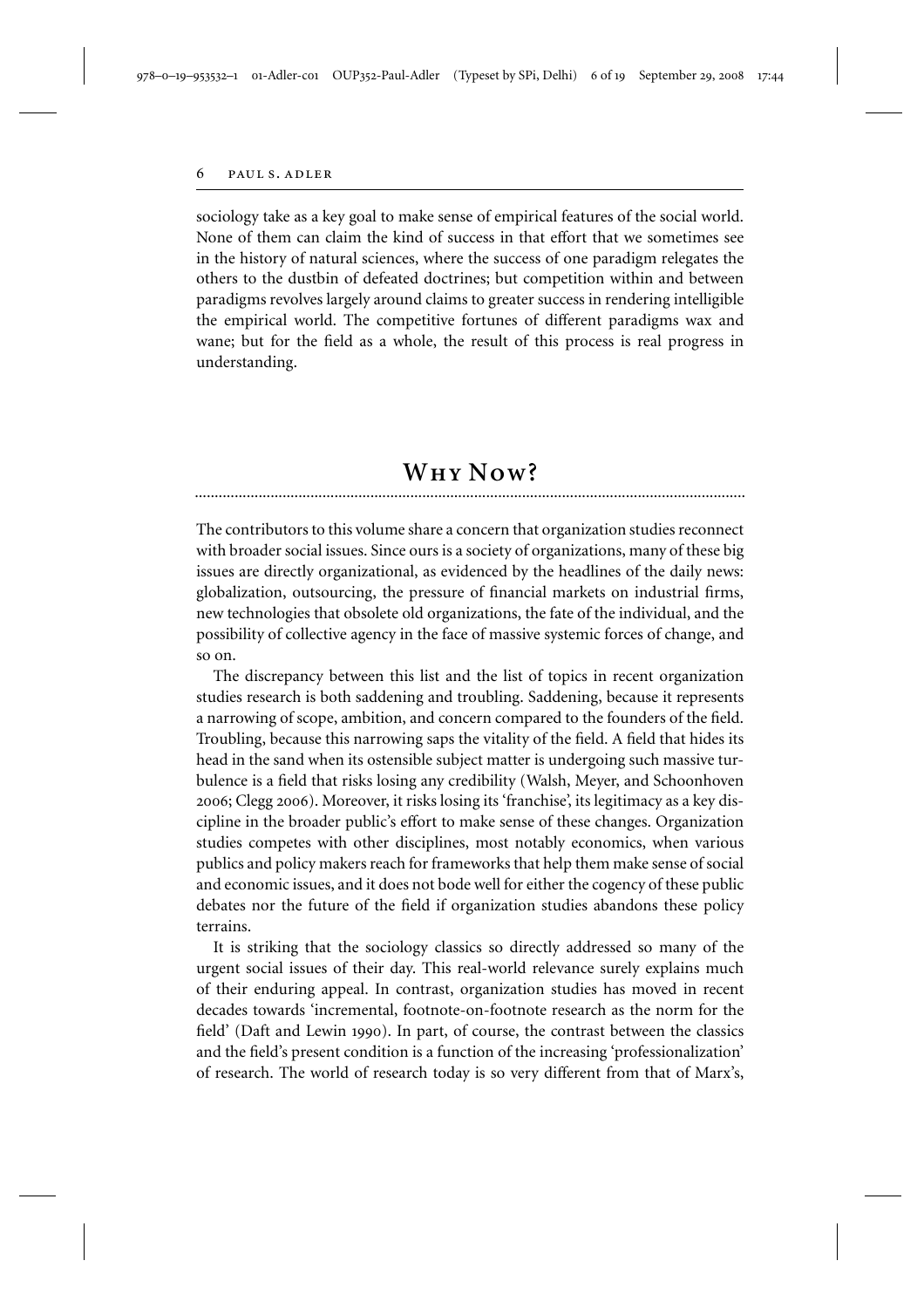Weber's, or even Parsons's time, with the quasi-universality of employment in universities, standardization and specialization of training, formalized standards for promotion and tenure, and the elevation of the craft of academic journal article writing into an esoteric art. The way forward for our field is not to retreat from professionalism to amateurism; but we do need a richer form of professionalism, one that does not turn its back on academic rigor, but brings this rigor to bear on the burning issues of our time.

What is at stake in the present volume is not the ongoing debate about our immediate audience. Recently, we hear calls for the 'public sociology' advocated by Burawoy (2004) or the 'engaged scholarship' advocated by Van de Ven (2007). These are very legitimate in our view; but here we address a distinct, underlying concern: whether in our academic scholarship we are engaging the big social changes of our times, even if we do it in our own ways and forums. Our engagement in public debate adds little if it is not informed by rigorous research on appropriately focused research topics.

Daft and Lewin (1990) suggested several ways for organization studies to break out of the 'normal science straightjacket', in particular that we focus on organization design as a practical task, focus on more equivocal problems, and experiment with heretical research methods. To this list, we add another, arguably more fundamental strategy: reread our field's classics. These provide us not only with paradigms for rigorous engagement with big issues but also with powerful concepts for making sense of these kinds of issues.

## **AN** OVERVIEW

The body of this Handbook aims to give the reader a sense of what might be learned when we take inspiration from these classics. The volume is organized into two main sections—focused respectively on European and American writers—followed by an Afterword. Within each section, chapters have been sequenced so that the

classics discussed are in approximately chronological order. The chapters are standalone contributions, and readers should pick their own path among them. The following paragraphs summarize the main ideas in each of the chapters.

In Chapter 2, Patricia Thornton discusses the value of the classics in developing compelling arguments. Thornton returns to Stinchcombe's (1982) six functions of the classics: touchstones, developmental tasks, intellectual small coinage, fundamental ideas, routine science, and rituals. She illustrates these functions with three mini-cases that show the important roles played by the classics in the development of research streams in organization studies. In particular, the mini-cases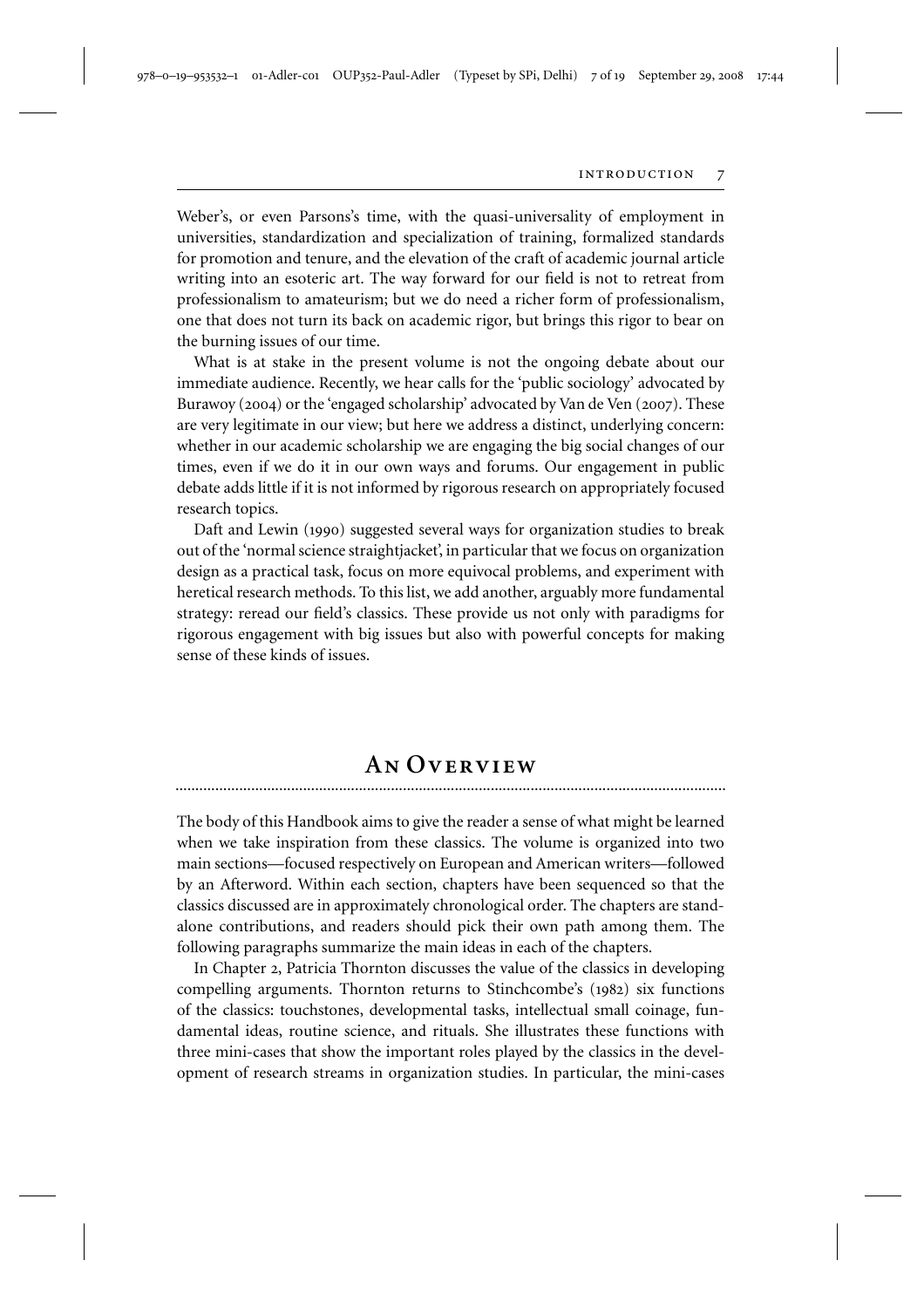outline how the theoretical constructs of disruptive technologies, institutional logics, and status-based markets—the wellsprings for vibrant research and teaching communities—descend from the classics. The mini-cases suggest that students should use the classics to guide the development of compelling arguments in the study of contemporary research problems and the systematic accumulation of knowledge.

In Chapter 3, Richard Swedberg presents Tocqueville as one of the first—possibly the very first—social scientist of any stature to be fully aware of organizations. In Tocqueville's work, especially in *Democracy in America*, the reader finds an elaborate analysis of different types of organizations—economic, political, and voluntary. Tocqueville emphasized the implications of the fact that organizations were composed of people coming together for the purpose of realizing some common goal. This fit well with Tocqueville's personal philosophy of freedom, where organizations were a means towards this end.

In Chapter 4, I address the relevance of Marx to organization studies today. This chapter takes the reader back to the core ideas of Marx and discusses the way they have informed an important stream of work in organization studies. The chapter offers a tutorial on Marx's basic theory and highlights the tension between two readings of Marx, an older, almost forgotten reading that I dub 'paleo-Marxist' and a more recent, 'neo-Marxist' reading. While the latter focuses on class struggle as the motor of history, the former argues that the direction of history—and the forms and vectors of class struggle—are determined by a deeper structural contradiction between the trend towards 'socialization' of the forces of production and the persistence of capitalist relations of production that enshrine private ownership of productive resources. This debate offers fruitful resources for making sense of both the endemic conflictuality of capitalist society and the changes within organizations that might facilitate a transition beyond this form of society. The chapter traces the implications of the Marxist view, in both its variants and in contrast with other theories, for several broad domains or organizational research both within the individual organization and in broader organizational fields.

In Chapter 5, Richard Marens offers a second perspective on Marx's influence. First, Marens broadens his scope to include a wider range of scholars who have been inspired by Marx but are less orthodox—Marxians, rather than formally Marxists and second, he broadens the focus to address several different time horizons in capitalism's development. Marens argues that Marxian political economy offers a powerful remedy to a blindness increasingly acknowledged by contemporary organization scholars: if the 'environment' is so crucial to the structure and function of organizations, organization studies needs (1) a rich characterization of the structure of that environment and its evolution over time, and (2) an account of how organizations can act to transform that environment. Marxian theory, he shows, can enrich several streams of organizational research by addressing these two gaps.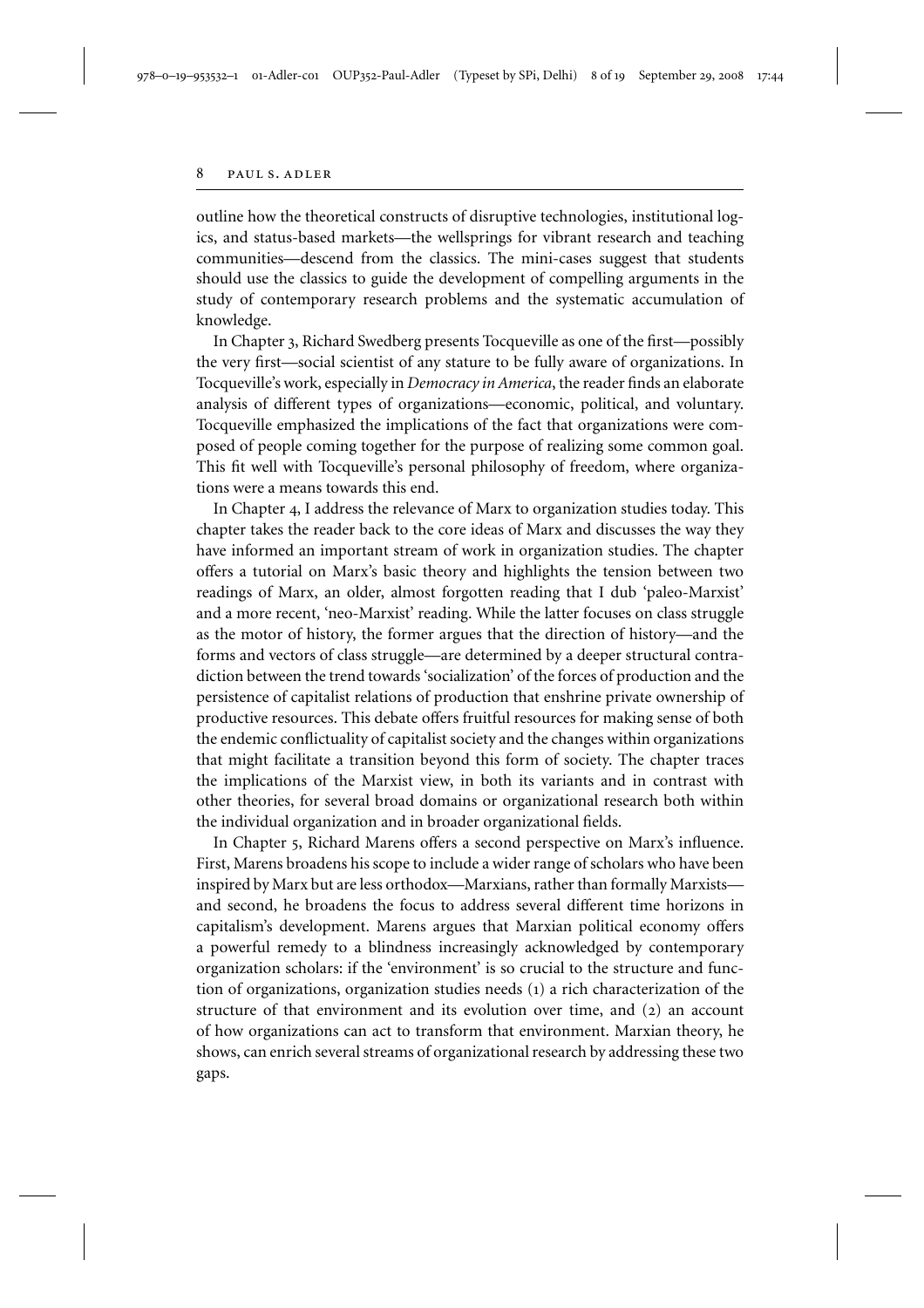In Chapter 6, Stewart Clegg and Michael Lounsbury lament the limited use of Max Weber's ideas in organization studies. In contrast to the more suffocating conceptualization of culture proffered by leading neoinstitutional scholars promoting an 'iron cage' imagery via Weber, Clegg and Lounsbury argue that a deeper reading of Weber provides a more nuanced understanding of culture, one that appreciates that culture is often contested and impregnated with power and domination. Revisiting Weber's well-known arguments about bureaucracy, they show that he viewed bureaucracies as culturally diverse and as sites of conflict among different forms of rationalities. In this new perspective, the 'iron cage' appears as more porous, opening up opportunities for new lines of inquiry and multilevel analysis, enriching connections to a broader sociological imagination. Clegg and Lounsbury emphasize that this imagery of a 'sintered' iron cage can be especially helpful in understanding new emergent logics of organizing such as those related to postbureaucratic forms and associated new technologies that increase surveillance and rationalization beyond traditional bureaucratic incarnations.

In Chapter 7, Paul Du Gay offers a second perspective on Weber. He highlights a crucial ethical value criterion of Weber's sociology, one that has been largely neglected by scholars of organization: *Lebensführung*, the conduct of life. Du Gay argues that Weber's analysis is marked by concern for the survival of particular forms of 'character' or 'personality' whose life conduct unites practical rationality with ethical seriousness. Against the image of Weber as a grand theorist of the instrumental rationalization of modern life, Du Gay cites a growing body of work emanating from the humanities and social sciences, which paints Weber as a historical anthropologist greatly concerned with the ethics of office. In particular, he argues that Weber's analysis remains a key resource for scholars trying to understand contemporary developments in the reformation of organizational life and identity in the public sector, and in the institutions of government. Du Gay underscores the importance of a particular bureaucratic persona to the production of responsible government and highlights the risk that shifts to more flexible, 'postbureaucratic' organizational forms pose to the practices of responsible government.

In Chapter 8, Pamela Tolbert and Shon Hiatt bring together Robert Michels's classic analysis of power in political parties and Berle and Means's landmark study of the public corporation. Although they focus on very different types of organizations, these works are linked by a common concern with the general problem of organizational leaders' propensity to exploit decision-making power for their own private interests, and thus to govern in ways that are contrary to the stated goals of the organization. This essay explicates the link between Michels's analysis of conditions that give rise to the formation of oligarchies in organizations and the analysis of Berle and Mean of problems created by the separation of ownership and control in modern business firms. Reviewing Michels's arguments and synthesizing findings from research based on parties, unions, producer cooperatives, and social movement organizations, Tolbert and Hiatt create a new lens for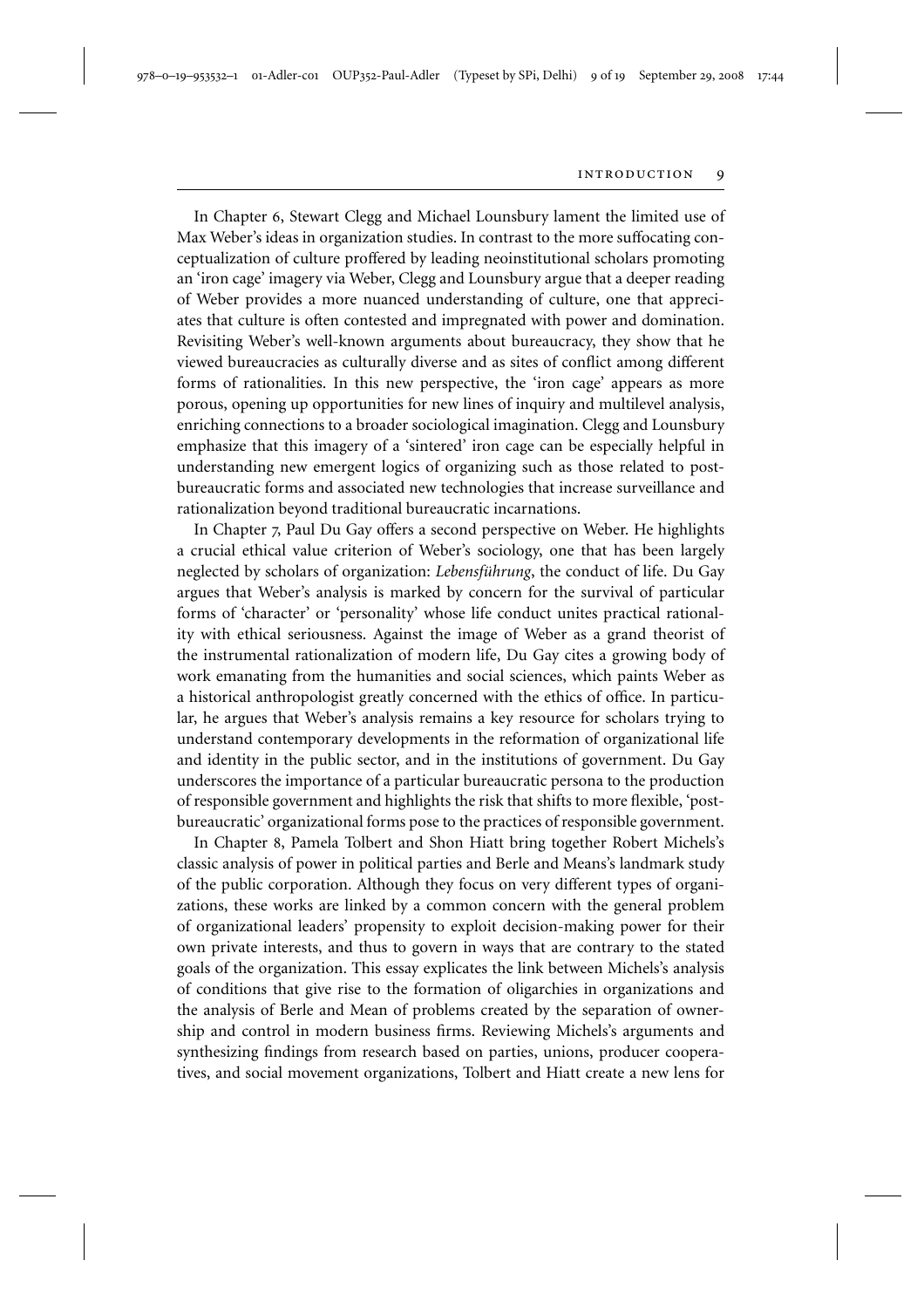#### 10 PAUL S. ADLER

making sense of some of the contemporary problems of governance in modern corporations.

In Chapter 9, Frank Dobbin discusses Émile Durkheim and focuses on his masterpiece, *The Elementary Forms of Religious Life*. Durkheim's thesis here was that humans are driven to understand the world through collective classification and meaning-making. This idea informed an important current of post–World War II sociologists of knowledge and organizational sociologists, most notably Erving Goffman, Peter Berger and Thomas Luckmann, Mary Douglas, and James March and Herbert Simon. Since then, Durkheim's influence on organizational sociology has been mainly via neoinstitutionalism and second-generation power theory. This current attacks the rationalist assumption that the modern scientificrational world is fundamentally different from the spiritual and religious worlds that preceded it: both religious and scientific-rational social systems are collectively constructed. Durkheim is thus an enduring stimulus challenging organizational scholars to step back from the rationalized practices of the modern firm and to ask how we come to believe those practices to be rational. Durkheim noticed that within primitive societies, there were myriad different ways of making sense of the world: the totem could be just about anything. For much of the twentieth century, organizational theorists were expecting organizations, both within and across societies, to converge on a single model. The most advanced organizations seemed to show the way of the future to less advanced organizations, just as, we thought, the most advanced societies showed the way of the future to less advanced societies. But organizational sociologists have come, like Durkheim, to see that organizations can take different forms in different rationalized societies. Durkheim's work is relevant today for our understanding of how rationalized societies arrive at different rationalized forms of organization, which worship different modern totems, whether the bureaucracy, the market, the network, the professions, or the business group.

In Chapter 10, Paul Hirsch, Peer Fiss, and Amanda Hoel-Green argue that Émile Durkheim's insights from *The Division of Labor in Society* can be extended to inform our understanding of the current shift from the nation to the globalized economy. While Durkheim emphasized the potential for material and social progress resulting from greater economic differentiation, he also cautioned against the threat of social instability and disorder ('anomie') that would occur in the absence of a meaningful integration in the economic system. This chapter argues that similar issues arise in the expansion of economic and cultural exchanges to a more global scale. After discussing the central concepts of mechanical/organic solidarity and moral/material density that underlie Durkheim's theory of modernization, the authors review Durkheim's influence on organization studies and argue that the fundamental question of social solidarity has disappeared from current research in organization studies. In response, the chapter offers a call for future empirical analyses and suggests five areas in which the role of solidarity might fruitfully be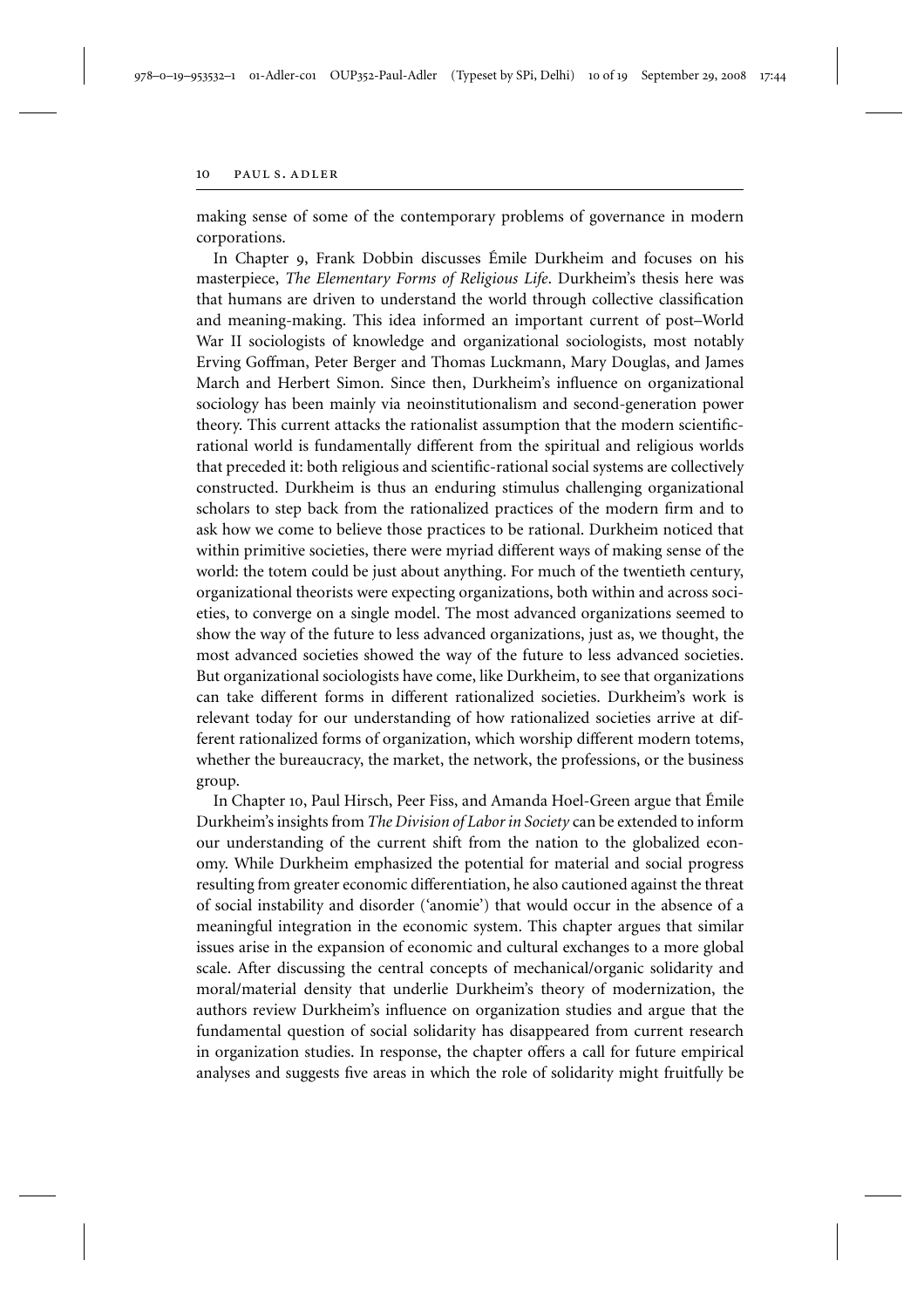978–0–19–953532–1 01-Adler-c01 OUP352-Paul-Adler (Typeset by SPi, Delhi) 11 of 19 September 29, 2008 17:44

explored, including topics such as the rise of outsourcing and the emergence of international institutions that regulate trade.

In Chapter 11, Barbara Czarniawska discusses the work of Gabriel Tarde—an intellectual rival of Émile Durkheim and, judging from many contemporaneous accounts, the more prominent of the pair. Translated into many languages and well known to earlier generations of scholars in social psychology and sociology of law, his work was forgotten by the early 1970s. However, there has recently been a resurgence of interest in Tarde's work: his ideas seem to fit our postmodern times. In Tarde's view, all human inventions arise in individual minds, and they are then imitated, binding individuals who imitate one another. Invention and imitation are thus the crucial movers of social life. Tarde used Leibniz's ideas to introduce a cosmology of monads equipped with desires and beliefs, which allowed him to explain individuality and sociality without added entities such as 'society'. He emphasized difference rather than identity and attributed a central role to the phenomenon of fashion and the processes of communication.

In Chapter 12, Alan Scott discusses the legacy of Georg Simmel. Despite the revival in Simmel's reputation in social theory, he does not enjoy the kind of influence on organization studies of his contemporary Max Weber. So far, Simmel's main presence has been via network sociology's analysis of brokerage and dyadic/triadic relations. Scott, however, argues that Simmel's central concern was freedom rather than advantage. He also argues that the anti-mechanistic and antirationalist principles underlying Simmel's social theory can be translated into a cultural approach to organization. The emphasis here is not on rational actions and plans, but upon the ways in which the basic principles that underlie a human community (e.g. an organization) unfold in ways that often subvert the actors' aims and, in the longer run, can undermine the community/organization. Scott shows how Simmel's analysis can help us understand why 'high commitment' organizations present a threat to the sociological conditions supporting a liberal society.

In Chapter 13, Rosabeth Moss Kanter and Rakesh Khurana extend the discussion of Simmel, arguing that Georg Simmel could provide more helpful guidance for understanding complex organizations in the new global information society of the future than better-known classic theorists who helped deconstruct the shift to an industrial era a century ago. The strength of Simmel's approach, the authors contend, is that it points to objective forms and structures that shape actions and outcomes independent of the particular personalities in a social situation, while also recognizing the subjective and emotional nature of social life. The size and complexity of social groupings make a meaningful difference in predictable and reliable ways. Kanter and Khurana examine the implications of size in creating differentiation inside organizations, and the implications for coordination, subordinate– superior relations, and solidarity. They argue, for example, that in large organizations, leadership can channel differentiation in productive ways by creating a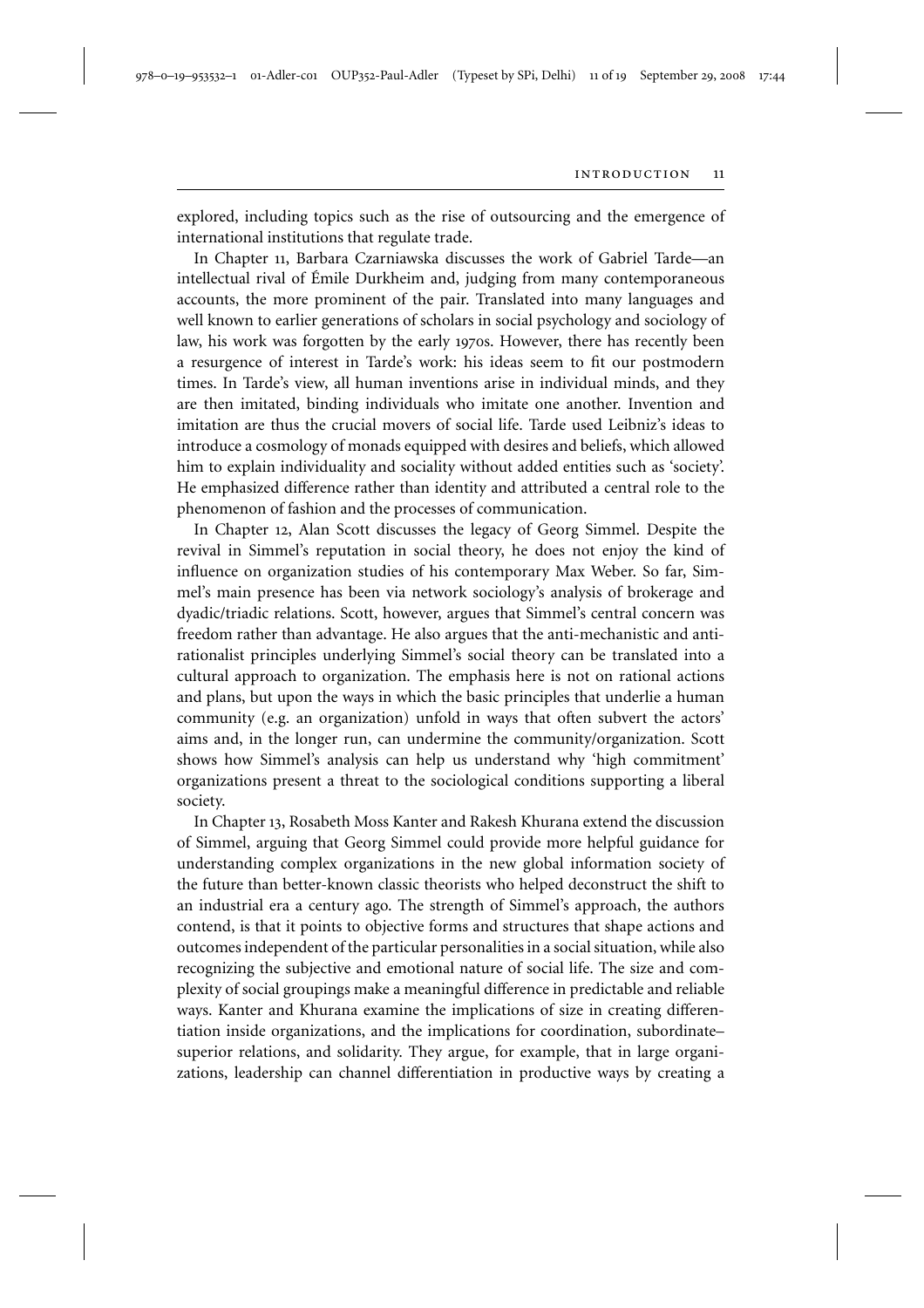broader context in which individual interests are directed in ways that lead to both more scope for the development of individuality while accomplishing collectively meaningful goals. Finally, the authors highlight Simmel's prescient treatment of roles such as the 'stranger' and behaviors such as 'secrecy' and show how these concepts emerge as factors in the new twenty-first century information society. At a time when sociology is grasping for concepts and constructs that help make sense of our post-industrial economy, Kanter and Khurana suggest that Simmel offers a fruitful starting point, in both method and concepts.

Chapter 14 by Markus Becker and Thorbjørn Knudsen discusses Schumpeter and in particular the relevance of his early work on entrepreneurship. Schumpeter offered three major ideas on this topic. First, he defined entrepreneurship as creating new combinations of productive factors. This idea not only captures product or process innovation but also the way inputs, products, processes, and market choices are combined to produce an overall system, often referred to as an industry architecture. Elaborating on the principles governing the (in)stability in music, fashion, containers, and other industry architectures is a promising avenue for contemporary research. Second, he broadly identified behavioral and cognitive characteristics that stimulate individuals to engage in entrepreneurship: they can be inborn or culturally transmitted. This suggests that an organization can adjust its overall capacity for entrepreneurship by its selection policies, its internal structural arrangements, its training and socialization efforts, and its incentives structure. Third, he considered how organizations can stimulate entrepreneurship by structuring the interaction of individuals who have different motivations and triggers for entrepreneurial behavior. Most notably, entrepreneurship can be stimulated by direct interaction among kindred people, as often happens in the R & D department, or by delegating decision rights to lower levels in the organization. In an era such as ours in which entrepreneurship figures so largely in the discourse on growth, Schumpeter insights are precious indeed.

In Chapter 15, Ad van Iterson assesses the importance of Norbert Elias's theory of the civilizing process. Elias identified a long-term trend in West European societies towards a refinement of social behavior. In his magnum opus, *The Civilizing Process*, he analyzes the formation of the French absolutist state with its concomitant changes in social relations, conduct, and *habitus*. The key vector of change identified by Elias is the psychological internalization of the constraints that accompanied increasing social interdependence: a shift 'from external constraints to selfconstraints'. When brought into the context of contemporary work organizations, Elias's approach is rich in implications for the behavioral and emotional aspects of trends towards empowerment, teleworking, 24-hour working day, despecialization, and multitasking.

The second group of chapters shifts from a European to North American frame. In Chapter 16, Gary Hamilton and Misha Petrovic discuss Thorstein Veblen. While Veblen is generally recognized today as a founder of and the main influence in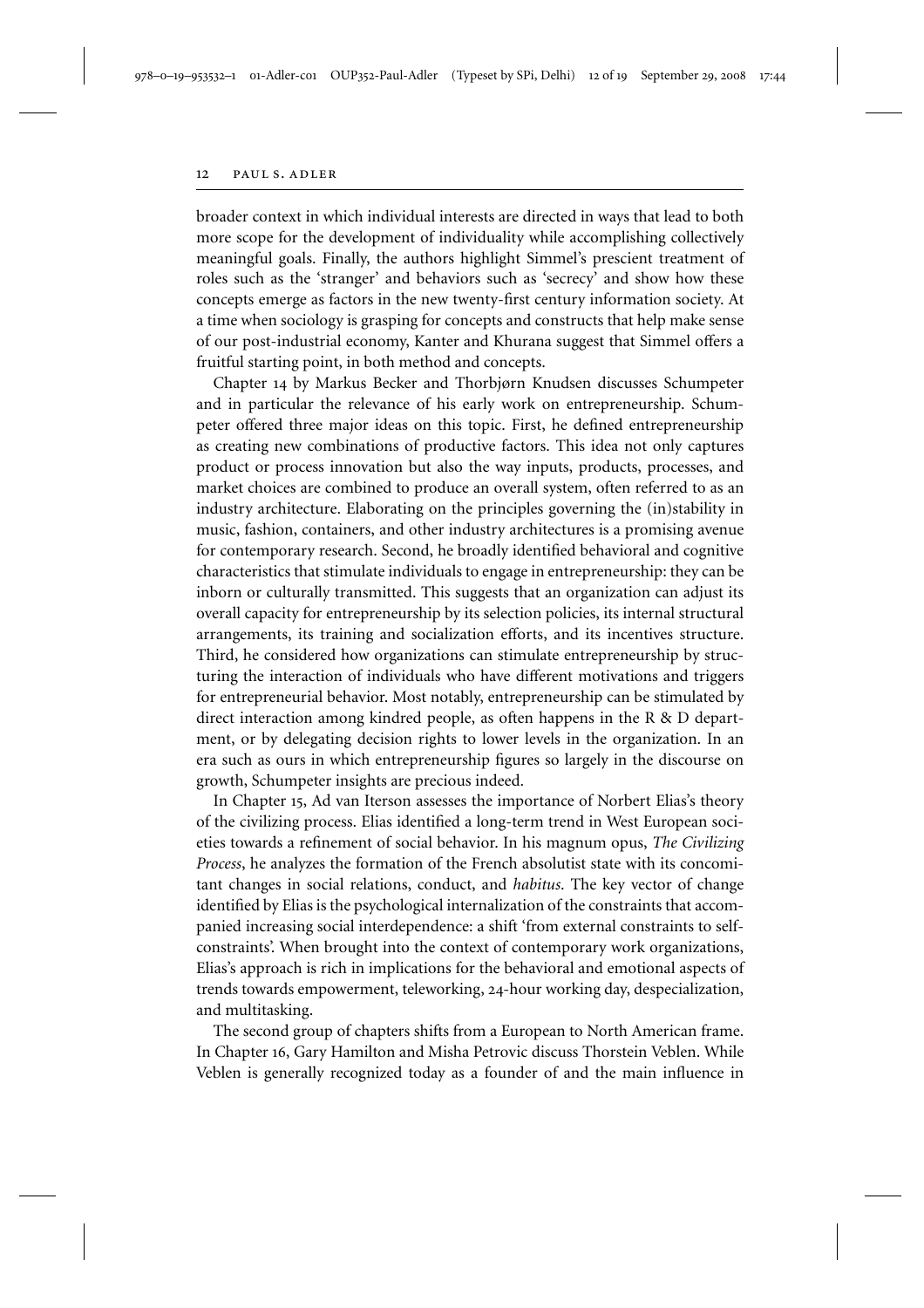the Institutionalist school in American economics, and while his ideas continue to influence the fields of industrial organization and development studies, the reception of Veblen's work in mainstream economics has ranged from hostility to indifference. Hamilton and Petrovic claim that Veblen's work contains important elements for building an institutionalist, historically oriented theory of the contemporary global economy. They argue that Veblen's insights are even more relevant today than in his time, in particular as concerns: (1) the importance of analyzing firms as both producers of goods and services (industrial arts and craftsmanship) and market makers (business strategies and salesmanship), and the continuing organizational tension between these two types of activity; (2) the significance of consumer goods markets for driving contemporary capitalism, of the firms that make and organize those markets, and of the concomitant changes in consumption patterns; and (3) the need to revise economic and sociological theories of capitalism and business enterprise towards Veblen's developmental conception of cumulative causation, and away from approaches that rely on equilibrium or productionist assumptions.

In Chapter 17, Stella Nkomo argues while race has always been present in organizations, it has never been adequately theorized in organization studies. She reviews the classical works of W. E. B. DuBois on race, mostly ignored by his contemporaries at the time, to provide insights into the sociology of race that will assist organizational scholars in theorizing and interrogating race in organizations at a deeper level within the complex contours of today's global racial context. Du Bois's work while rooted in the momentous changes taking place within the post–Civil War Reconstruction period in the United States, evolved over several decades to illuminate race's inextricable relationship to the economic and social processes of global capitalism. Racially based social structures of inequality and exclusion persist today not only in the United States but globally despite the sentiment that we are now in a post-race era. Nkomo demonstrates how DuBois's conceptualization of race debunked essentialist approaches, instead stressing the importance of attending to the structural, political, and historical forces shaping any observed differences in the so-called races. The idea that race cannot be studied outside of the specific historical, geographical, economic, and cultural processes that constitute its meaning is a key idea in DuBois's work. Nkomo offers an in-depth discussion of DuBoisian concepts and explores their implications for the study of race in organizations.

In Chapter 18, Andrew Abbott discusses the research on organizations conducted by early Chicago sociologists. He argues that these studies make a powerful case against seeing the social world as a world of organizations, and for instead seeing organizations as an epiphenomenon of underlying social processes. Historically, organizations themselves appear as objects of sociological analysis only in a world that assumes the centrality of large, stable bureaucratic structures—a period that Abbott suggests starts about 1925 but ends around 1975. Since then, we have returned to an organizational world of rapid changes in organization boundaries,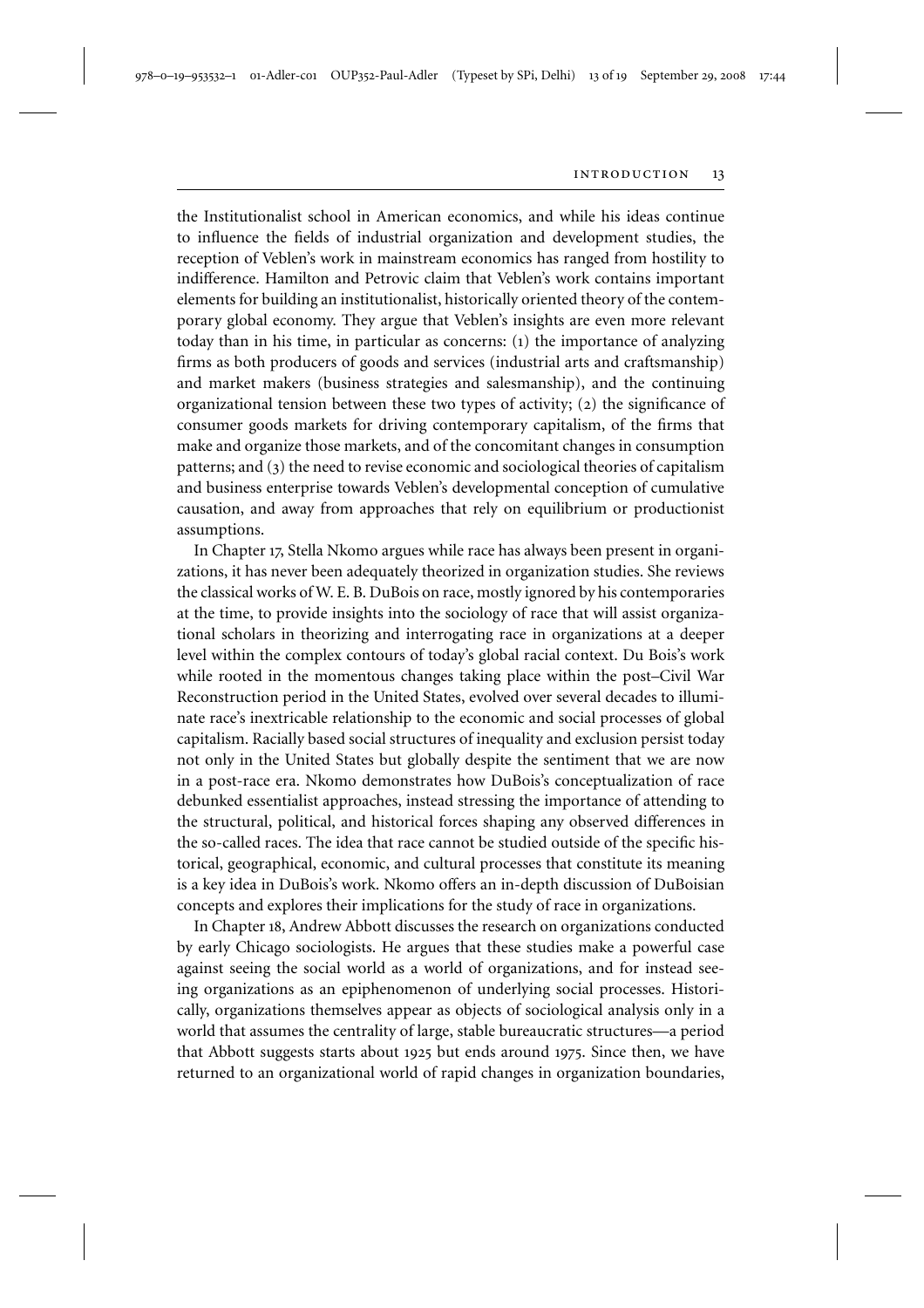#### 14 PAUL S. ADLER

and these boundaries become increasingly blurred and ambiguous. Our world is now, as it was in the early years of the twentieth century, a world of processes rather than structures. The Chicago School studies of that earlier period provide a starting point for grappling with the nature of this world.

In Chapter 19, Arne Carlsen discusses the legacy of William James, arguing that James's work represents a resource for a radically novel understanding of identity dynamics in organizations. Organizational identity theory has been predominantly focused on what James called the 'self-as-object', and Carlsen suggests that there is much to be gained from following James in a shift towards the agentic 'self-assubject' conceived as a collective authoring process situated in ongoing experience. Following James's path has the advantage of connecting identity to the dynamics of practice. Locating practice as the site for authoring of identity helps us to see not only the habitual dimension of identity but also the role of jolts in experience and novelty as seeds of human growth. A turn towards agency allows us to see the forward-looking motives at play in identity construction, motives that form the basis for people's engagement in social change.

In Chapter 20, Michael Cohen discusses the contribution of John Dewey and the importance of his emphasis on the human faculties of habit and emotion. These concerns contrast with the emphasis in recent decades on cognitive processes. In contemporary organizational research there has been an increasing interest in recurring action patterns, such as routines and practices. The conceptual difficulties this work has encountered are usefully illuminated by Dewey's view of the primacy of habit and its interplay with emotion and cognition. It has all too easy for our theoretical discussions to fall into one or more of fours traps: assuming that routines are rigid in their execution, that they are necessarily mundane in content, that they are typically isolated from thought and feeling, and/or that their underlying action patterns are explicitly stored somewhere. Dewey seems to have worked out in the early 1900s a philosophical position grounded in the primacy of learning and habit that (1) makes each one of these presumptions appear quite unnatural, and (2) suggests why in our own time we so frequently fall into them. In our own time many organizations find themselves centrally engaged with changing or improving systems of routine. To increase the agility of manufacturing processes or reduce the accidental death rate of hospital patients confronts organizations squarely with the properties of routinized activity and the dynamics of routines that facilitate and resist change. A clarified understanding of routine that makes use of Dewey's analysis and brings in habit and emotion along with decision making improves our ability to make the kinds of improvements that are so vital.

In Chapter 21, Chris Ansell discusses the work of Mary Parker Follett. An early twentieth-century management theorist, social worker, and political scientist, Follett's ideas about power and authority have been widely influential in organization studies. Yet despite her reputation as a 'prophetic' management theorist, the wider significance of her work is often underappreciated. This chapter argues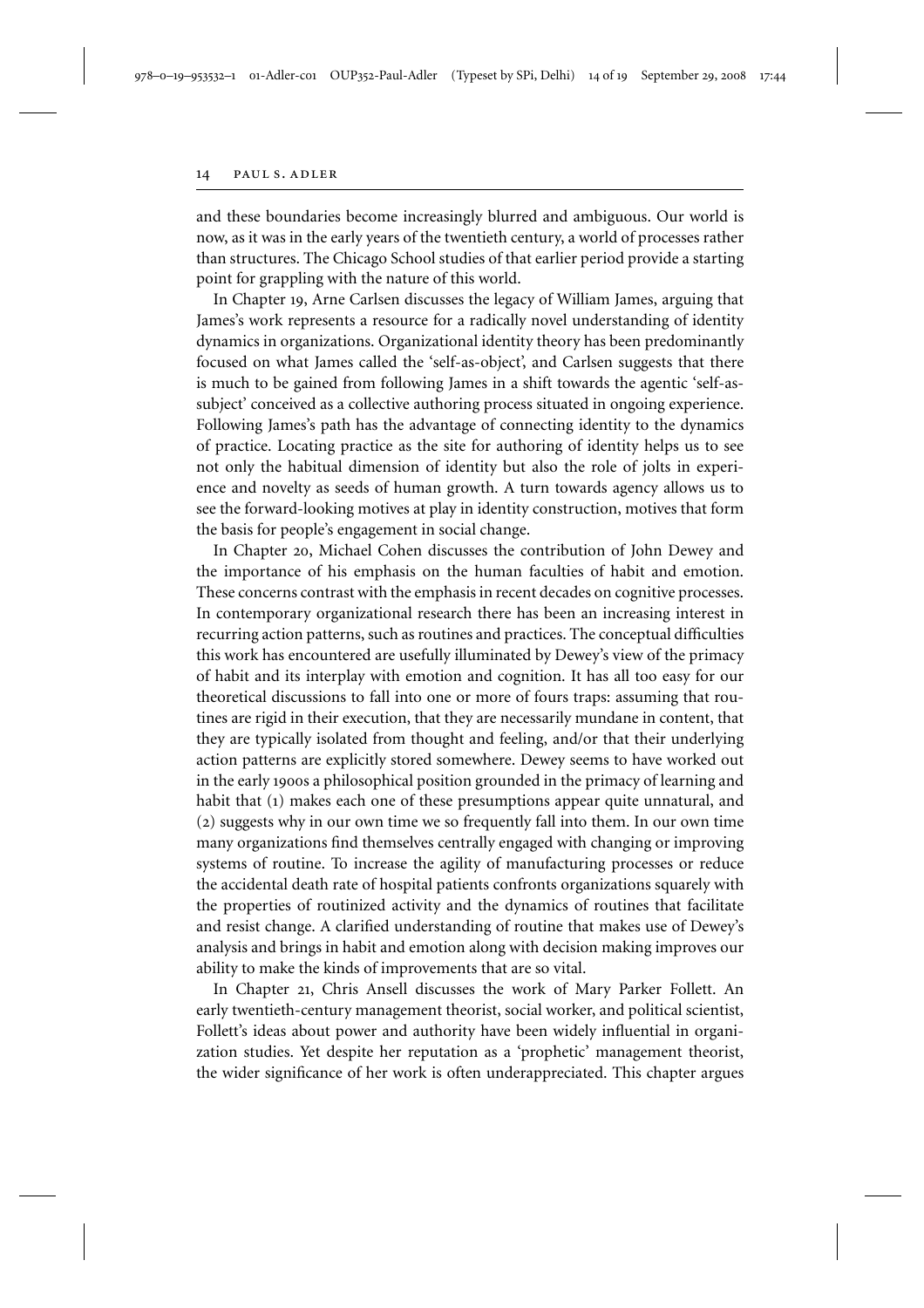that one way to gain a greater appreciation for Follett's work and its contemporary significance is to analyze its ontological commitments. Ansell points out that Follett was perhaps the most philosophical of our classical organization theorists and she translated this *Weltanshauung* into a systemic approach to organization. Although strongly influenced by German and British idealism, Follett's most significant works sought to reconcile this idealism with American pragmatism. In fact, her work on organization, education, and democracy is often mentioned in conjunction with the work of her contemporary, the pragmatist philosopher John Dewey. Acknowledging the centrality of power and conflict in organizations, Follett used her idealist pragmatism to explore possibilities for fruitful social cooperation. The central concept of her work was integration, which she famously contrasted with compromise. Whether analyzing conflict between management and labor or the power of a supervisor over a worker, Follett believed that fruitful social cooperation required a creative integration of different perspectives and interests. In exploring the implications of integration for conflict, control, coordination, communication, and command, Follett's idealist pragmatism created a systematic theoretical framework for understanding non-hierarchical organization.

In Chapter 22, Tim Hallett, David Shulman, and Gary Alan Fine examine classical symbolic interactionist thinkers and their relevance for contemporary organizational studies. They assess founding figures, such as George Herbert Mead, the mid-century contributions of Herbert Blumer and Everett Hughes, and conclude with the later contributions of Erving Goffman, Anselm Strauss, and Howard Becker. The interactionist credo emphasizes that organizations are comprised of people, and that their interpretations of work activities matter because it is based on those meanings that people act and pursue organizational goals. Hallett, Shulman, and Fine argue that the 'peopled' approach of classic interactionism provides an important contrast to the 'metaphysical pathos' that has plagued some strands of organizational studies. Instead of emphasizing disembodied forces, the authors use classic interactionist work to stress that organizations and institutions are inhabited by people doing things together, and these doings suffuse organizations with meaning and significance.

In Chapter 23, Andrew Van de Ven and Arik Lifschitz review the seminal work of John R. Commons, a founder of institutional economics and industrial relations. They identify four main features of his work of relevance to contemporary organization studies. First, Commons introduced a novel and pragmatic theory of institutional design and change that anticipated by more than a generation the relationships between action and structure at both individual and collective levels. Second, he viewed institutional change as a social movement. His history of labor unionization and monopoly busting showed how institutional rules are created to address disputes and injustices among conflicting parties with unequal power and diverse interests. Third, Commons replaced natural selection with artificial, purposeful selection, providing us with a powerful reason why we should turn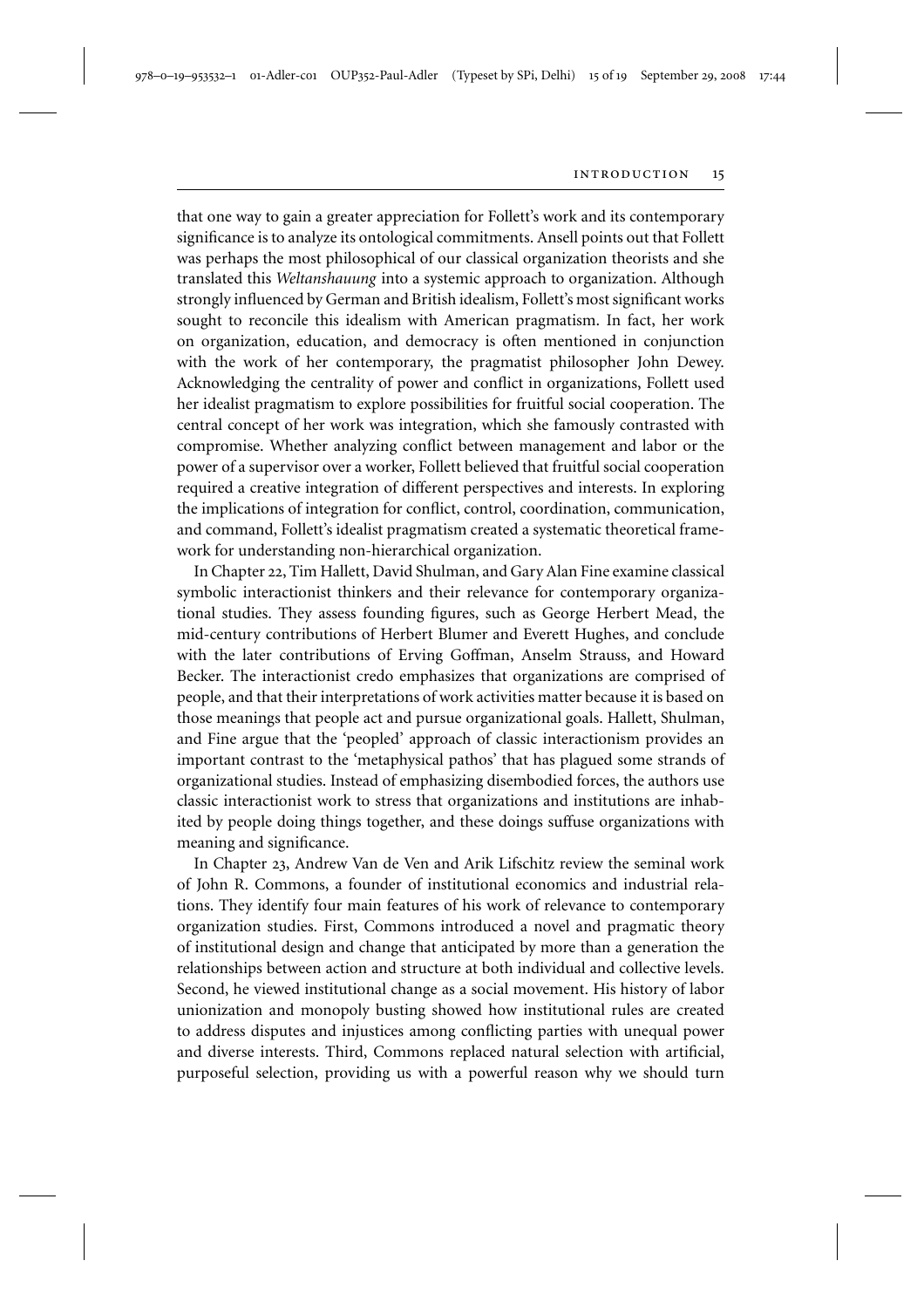organizational ecology on its head. Finally, Commons introduced the collective standard of prudent reasonable behavior, which is a major alternative theory of valuation to that based on individual rational self-interests as well as random environmental events. Commons emphasized that solutions to conflicts among parties cannot be based on individual standards of rational self-interest for that would produce unjust solutions favoring the more powerful parties.

In Chapter 24, Elisabeth Clemens discusses an interesting anomaly: the absence of a classic response to the emergence of the large corporation. The rise of the large corporation fundamentally challenged the foundations of liberalism, with its commitment to a world of rights-bearing individuals embedded in a market society of small enterprises. Yet, despite this opportunity to address a major social change, some of the most important works of political economy of this period notably Karl Polanyi's *The Great Transformation* and Friedrich Hayek's *The Road to Serfdom*—did not see the corporation. Other legal theorists and commentators did recognize the novelty of the large firm, but then sought to reassure readers that these potentially threatening developments would be counterbalanced by the moral qualities of business leaders, the decentralization of power within the firm, and the application of due process to employment relationships. Thus, the tension between the modern corporation and a political theory premised on the rights of natural individuals was not fully explored. The problem of the large organization and liberalism was left as a classic waiting to happen.

In Chapter 25, Mike Reed discusses post–World War II bureaucratic theory as developed by Selznick, Gouldner, Blau, and Crozier. Reed revisits these modern classics in order to rediscover the strategic sociological, political, and ethical issues that framed the socio-historical context in which they emerged. He identifies the cycle of 'imaginative reformulations' that these modern classics have undergone over recent decades. His main thesis is that these works still inspire new insights into recurring themes or dilemmas such as 'agency/structure', 'power/control', and 'statics/dynamics'. He also identifies the theme of changing and contested forms of organizational governance and control as an issue that would come to dominate public, as well as academic, debate in late twentieth and early twenty-first-century advanced capitalist societies.

In Chapter 26, Heather Haveman examines the research on organizations conducted at Columbia University under the guidance of Robert K. Merton. The work of Merton's students was rooted in Weberian ideas about bureaucracy but moved in directions that Weber might not have expected. Rather than focusing on the technical rationality inherent in bureaucracy as celebrated by Weber, these researchers studied the unanticipated consequences of organizational design; in particular, the dysfunctions of bureaucracy that arise from goal displacement. They highlighted conflicts that ensued both within organizations and between organizations and their surroundings. They saw organizations as the crucible of institutionalization: organizations became valued in and of themselves, far beyond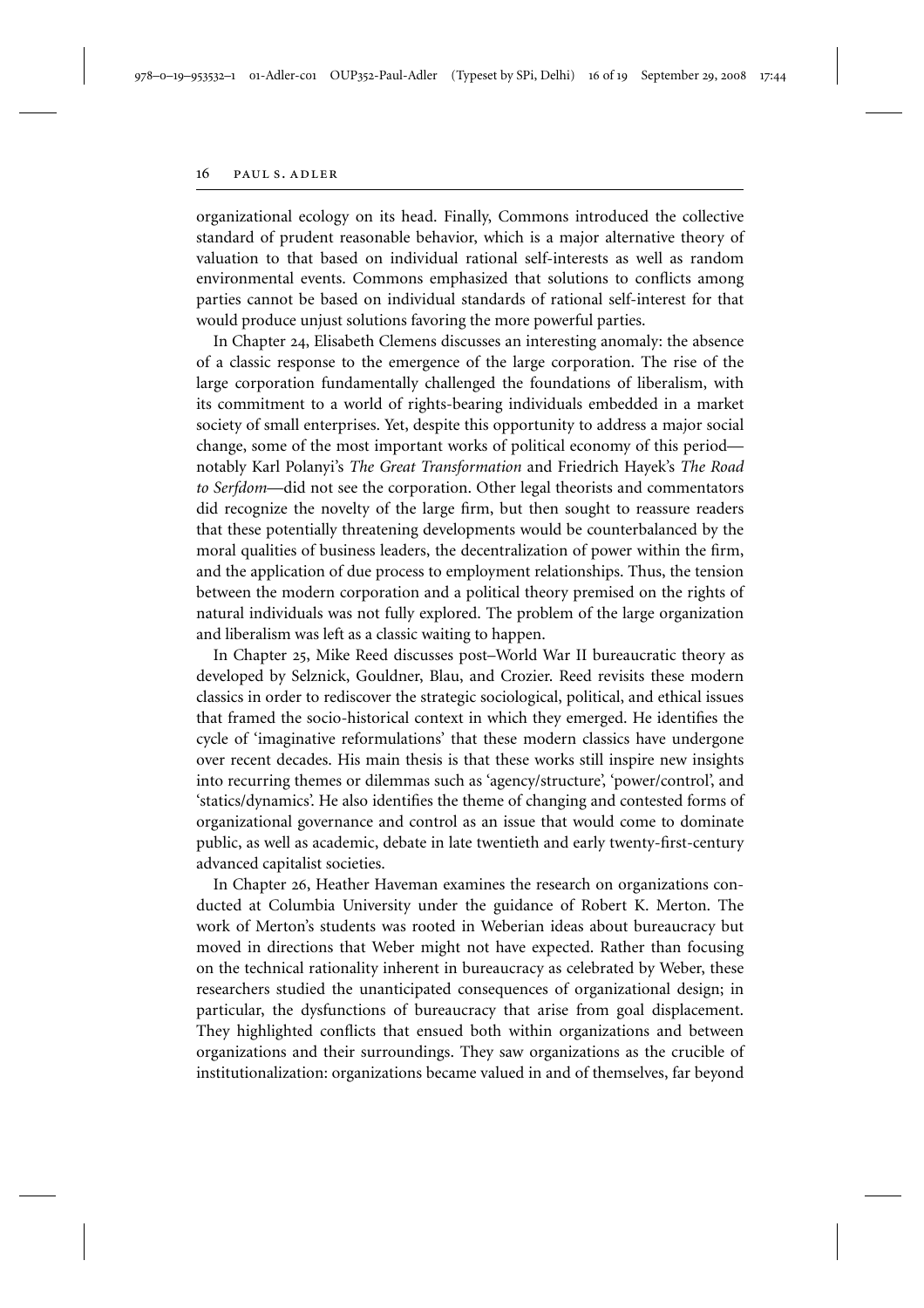the technical merits of the things they do. A close reading of three pieces in this tradition—Merton's essay on bureaucratic dysfunctions, Alvin Gouldner's *Patterns of Industrial Bureaucracy*, and Peter Blau's *Dynamics of Bureaucracy*—reveals many insights that can benefit organizational scholars today, notably the reminder that although organizations may be designed as tools, they inevitably take on lives of their own.

In Chapter 27, Charles Heckscher argues that Talcott Parsons's action paradigm remains the most successful analytic framework for understanding fundamental sociological concepts of trust and commitment within a voluntarist perspective. Parsons specifies the various orientations that are needed to sustain successful social systems, especially ones that are highly complex and differentiated and allow individual choice. The chapter tries to show the continuing utility of the model by applying it to the development of complex relations of influence in knowledgebased business firms, which have increasingly moved beyond bureaucratic orientations describe by Weber to more complex collaborative norms. A central example is the problem of articulation of teams based on collegial influence with the hierarchical structures of power. The Parsonian framework enables us to identify systematically a series of problems posed by this development and to understand some of the constraints that shape potential solutions.

In their Afterword, Gerald Davis and Mayer Zald—taking their cue from Stinchcombe's piece on the functions of classics in sociology—comment on the functions of a book *about* the classics of sociology and what scholars can hope to take away from this volume. The canon of 'classics' is contested terrain in sociology and other disciplines, with certain authors (e.g. Marx, Parsons) being included or excluded according to the intellectual, social, and political environment and the approved forms of rhetoric holding sway at the time. For example, Tarde disappeared for many years then reappeared with shifts in interests and tastes; Simmel found a rebirth thanks to the prevalence of network analysis. Davis and Zald further argue that the classics considered in this volume offer particular relevance to contemporary scholars seeking guidance on how to theorize large-scale economic transformation. Many of the authors considered here grappled with the birth of a 'society of organizations' and thus can help our own efforts to understand new forms of globalized post-industrial capitalism.

## WHY THESE CLASSICS?

Our selection of classics has been guided above all by the contributors' sense of whom our field might learn most from today. However, as Davis and Zald remind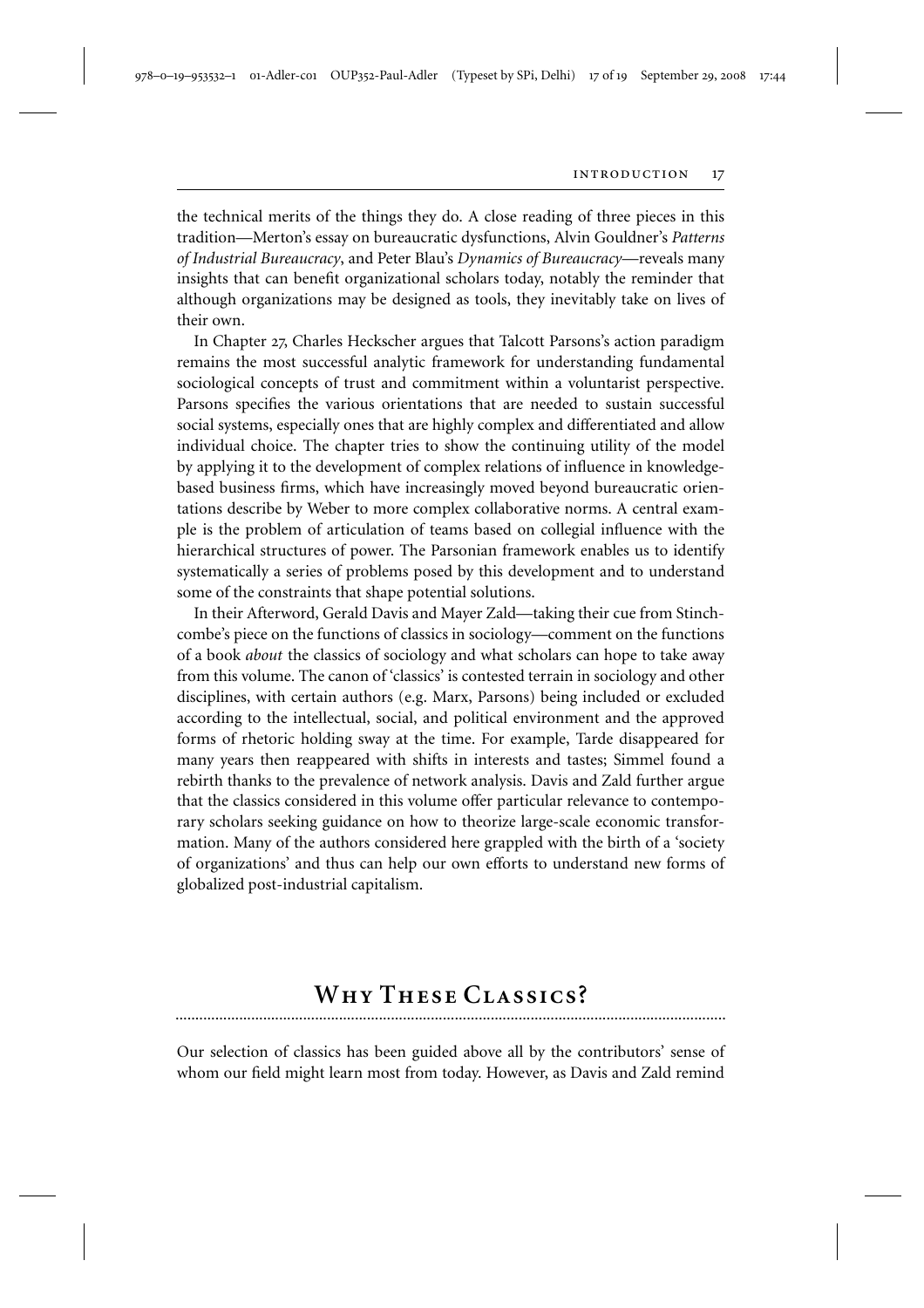us, any selection of a group of writers as 'classics' is a gesture fraught with symbolic and political weight. Readers of this volume may contest the inclusion of some writers whose contributions to the future of the field seem too slight and whose presence perhaps reflects idiosyncratic, personal, or passing enthusiasms. Conversely, there are no doubt writers of great value whom we have excluded. There are clearly writers—Smith, Spencer, Sorokin, and Schutz, just to focus on four alphabetically related names—who warrant attention but who are not discussed here for merely practical reasons. The small number of women and non-European/American writers reflects in part their exclusion from the field in the past but perhaps also reflects prejudices that still mask their potential contribution. Given these risks, we hesitated to use the term 'classics' in the title of the volume: our intention is not to create a canon, merely to prompt new readings. However, if the label 'classics' prompts such criticisms, we are delighted to have generated such debates.

#### **References**

- Alexander, J. C. (1987). 'The Centrality of the Classics', in A. Giddens and J. Turner (eds.), *Social Theory Today*. Stanford, Calif.: Stanford University Press.
- (2001). 'Editor's Introduction: Canons, Discourses, and Research Programs: Plurality, Progress and Competition in Classical, Modern and Contemporary Sociology', in J. C. Alexander (ed.), *Mainstream and Critical Social Theory: Classical, Modern and Contemporary*. London: Sage.
- Augier, M., March, J. G., and Sullivan, B. N. (2005). 'Notes on the Evolution of a Research Community: Organization Studies in Anglophone North America, 1945–2000'. *Organization Science*, 16/1: 85–95.
- Burawoy, M. (2004). 'Public Sociologies: Contradictions, Dilemmas and Possibilities'. *Social Forces,* 82/4: 1603–18.
- Clegg, S. R. (2006). 'Why is Organization Theory So Ignorant?' *Journal of Management Inquiry*, 15/4: 426–43.
- DAFT, R. L., and LEWIN, A. Y. (1990). 'Can Organization Studies Begin to Break Out of the Normal Science Straightjacket? An Editorial Essay'. *Organization Science*, 1/1: 1–9.
- KENNEDY, M. T., and ADLER, P. S. (2007). 'What Makes a Classic?' Presentation at conference organized to support the present volume, Wharton, 9–10 August.
- Kuhn, T. (1970). *The Structure of Scientific Revolutions*. 2nd edn. Chicago: University of Chicago Press.
- LOUNSBURY, M., and CARBERRY, E. J. (2005). 'From King to Court Jester? Weber's Fall from Grace in Organizational Theory'. *Organization Studies*, 26 (April): 501–25.
- Merton, R. K. (1967). 'On the History and Systematics of Sociological Theory', in *Social Theory and Social Structure*. New York: Free Press.
- Perrow, C. (1991). 'A Society of Organizations'. *Theory and Society*, 20: 725–62.